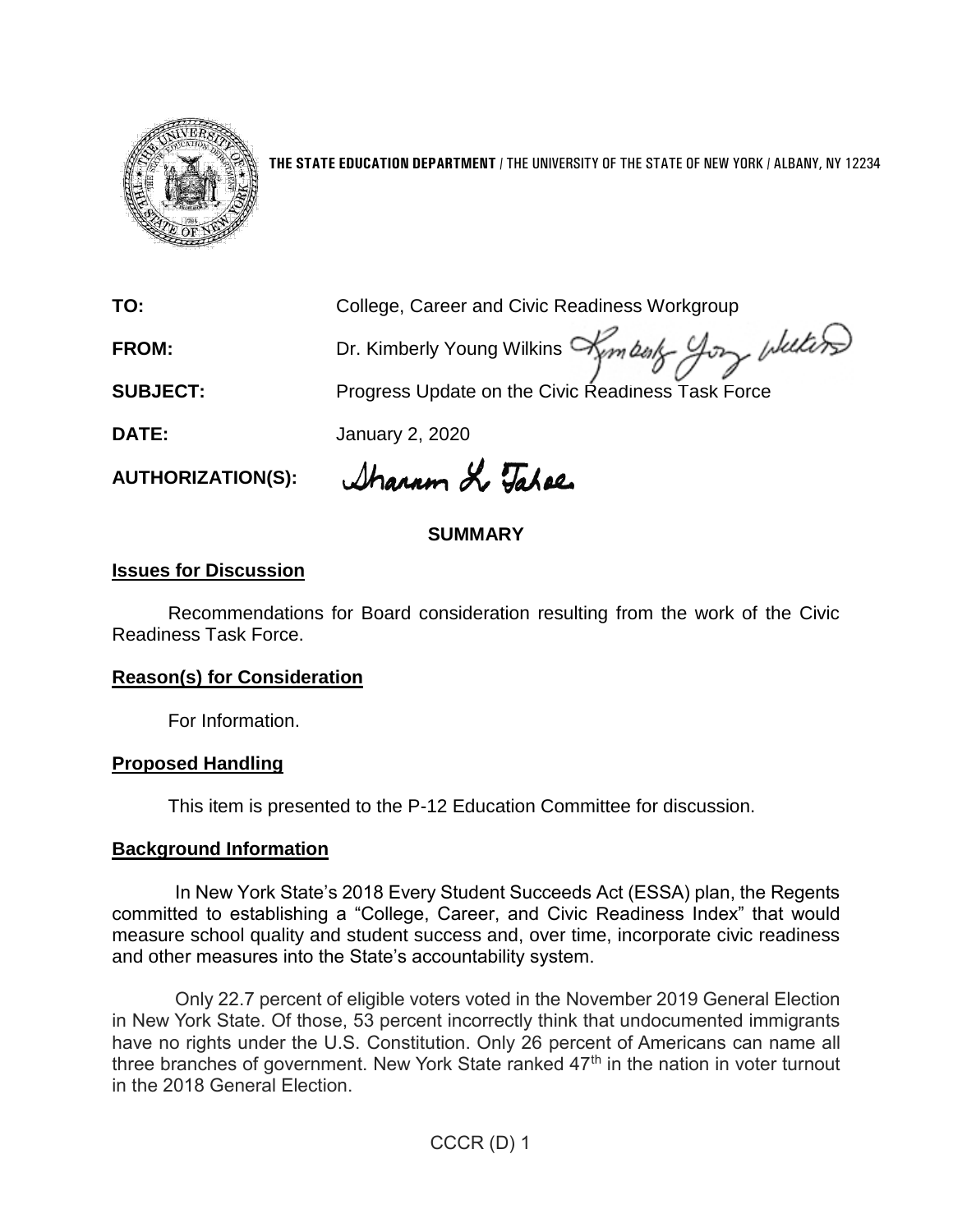Our nation's public schools were founded to develop citizens with knowledge and the rights and responsibilities of self-government. Civic-ready students use civic knowledge, skills, and mindsets to make decisions and take actions for themselves, their communities, and public good as members of a culturally diverse, democratic society. Schools, therefore, provide students meaningful opportunities to develop specific civic knowledge, skills, and mindsets, and to participate in authentic actions and experiences that are necessary for them to function as productive civic participants within their schools, communities, states, our country, and the world.

The New York State Education Department (NYSED) is committed to empowering the civic agency of students and promoting student civic readiness as a result of their prekindergarten-grade 12 education. The Regents have also emphasized this position in their ESSA Plan. NYSED understands that the standards we seek our children to attain can only be fully achieved by incorporating an equity and inclusion lens in every facet of our work.

Subsequently, the Department established a Civic Readiness Task Force charged with making recommendations that included, but were not limited to, defining "civic readiness" and considering such initiatives as a State Seal of Civic Engagement and Capstone Projects.

The 33 members of the Civic Readiness Task Force (See Attachment 1) include teachers, curriculum specialists, school administrators, college professors, and representatives of civic organizations of diverse backgrounds from all parts of the State. The group met in person in plenary sessions with representatives of the Department on five occasions during the past school year and held numerous separate committee meetings between these sessions.

As a result of these deliberations, the Task Force has developed specific recommendations for the Regents to consider in three areas: Definition of Civic Readiness, Civic Readiness Capstone Projects, and a Seal of Civic Readiness. Each specific civic-readiness proposal is based upon and seeks to implement the definition of civic readiness.

These recommendations will promote Civics Education and Civic Readiness on several levels. The Civic Readiness definition will help shape professional learning, curricular decisions and experiential opportunities they provide to students. The Seal of Civic Readiness will incentivize school districts to offer students the Seal of Civic Readiness and provide experiential learning that culminates in capstone or civic engagement projects because districts can potentially earn points on their College, Career, and Civic Readiness (CCCR) Index when their students earn the seal. Students will be incentivized to earn the seal because it could be used as an alternative to a Regents exam and another option to earn a Humanities +1 Pathway. Recognizing and encouraging the civic experiential learning of students will make them feel seen and heard and empower them to become lifelong civic participants. Research shows that students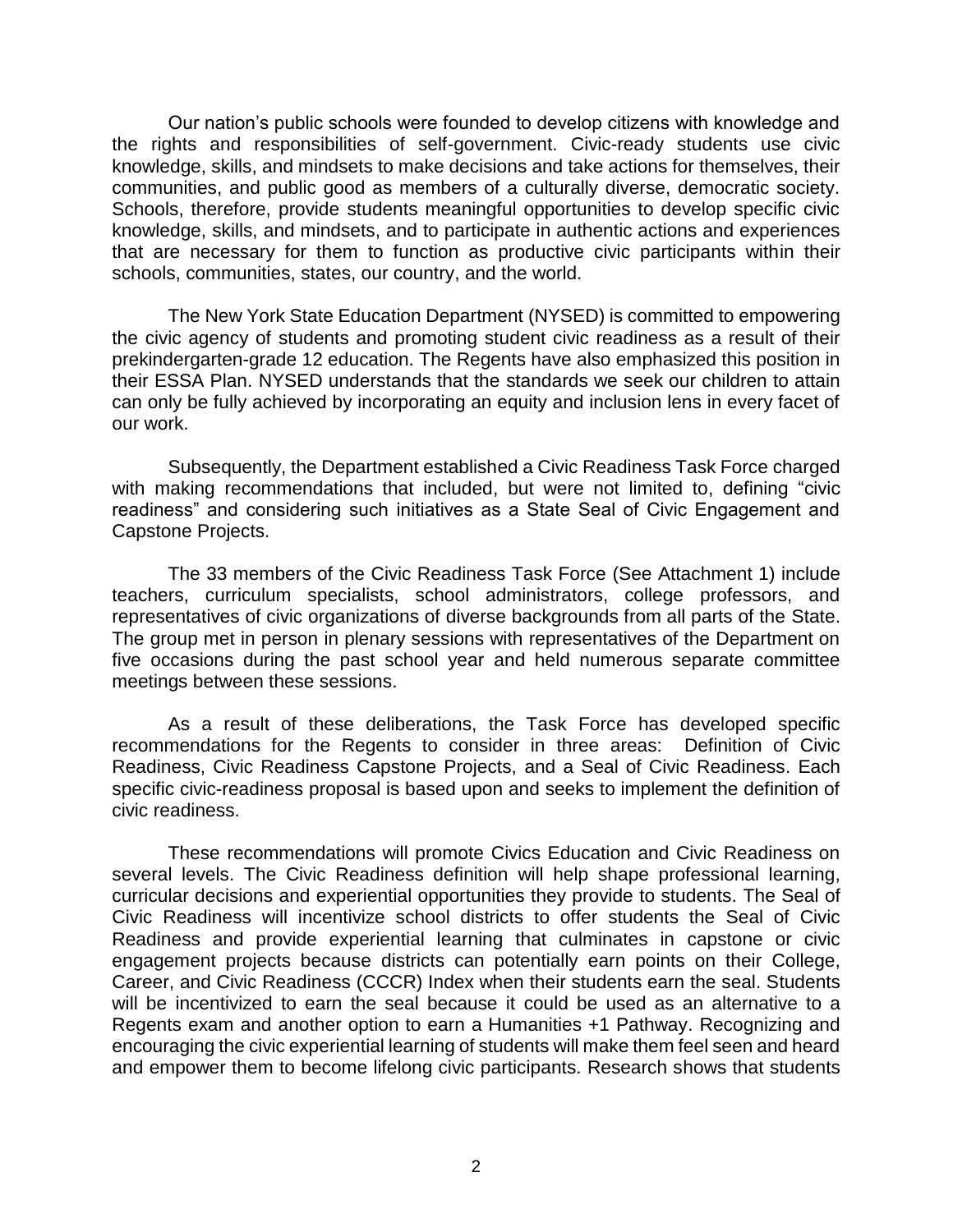who are in an environment where they feel empowered tend to have better attendance, social emotional well-being, and academic achievement.

#### Task Force Recommendations

#### 1. Definition of Civic Readiness (Attachment 2)

Civic Readiness is the ability to make a positive difference in the public life of our communities through the combination of civic knowledge, skills and actions, mindsets, and experiences. The definition refers specifically to the need for students to acquire fundamental civic knowledge, demonstrate a broad array of civic skills, exhibit civic mindsets and participate in substantial civic experiences. These four categories reflect a national consensus of scholars, practitioners, and civic commissions regarding the knowledge, experiences and attributes students must obtain in order to be able to function productively as civic participants in a democratic society.

The proposed definition defines each of these terms, provides specific examples of the types of learning and experience that should be included in each category and sets forth an overall justification for why each of these domains is critical for ensuring that all students achieve civic readiness as a result of their kindergarten through grade 12 education. This definition is consistent with and builds upon the NYS K-12 Social Studies Framework. The complete proposed definition for civic readiness is included for your review in the attachment.

#### 2. Civic Readiness Capstone Projects (Attachment 3)

A Civic Readiness Capstone Project is a culminating, experiential, summative project assessing a student's Civic Knowledge, Skills, Mindsets and Experiences that is:

- Authentic, hands-on, and includes real-world investigation and application;
- Social Studies Standards-based; and
- Locally developed.

In a Civic Readiness Capstone project, students will:

- Identify a civic issue (problem) facing them, their school, or their community;
- Analyze a civic issue (problem), evaluate alternative solutions, design and/or execute a solution for this problem;
- Take informed action to address the civic issue;
- Reflect on what they have learned about their school or community from the Capstone project; and
- Make a presentation about their Civic Readiness Capstone project.

Students would generally complete a Civic Readiness Capstone Project in grade 11 or 12, although they may begin working on the project in an earlier grade if appropriate support and mentoring are available. Students can complete a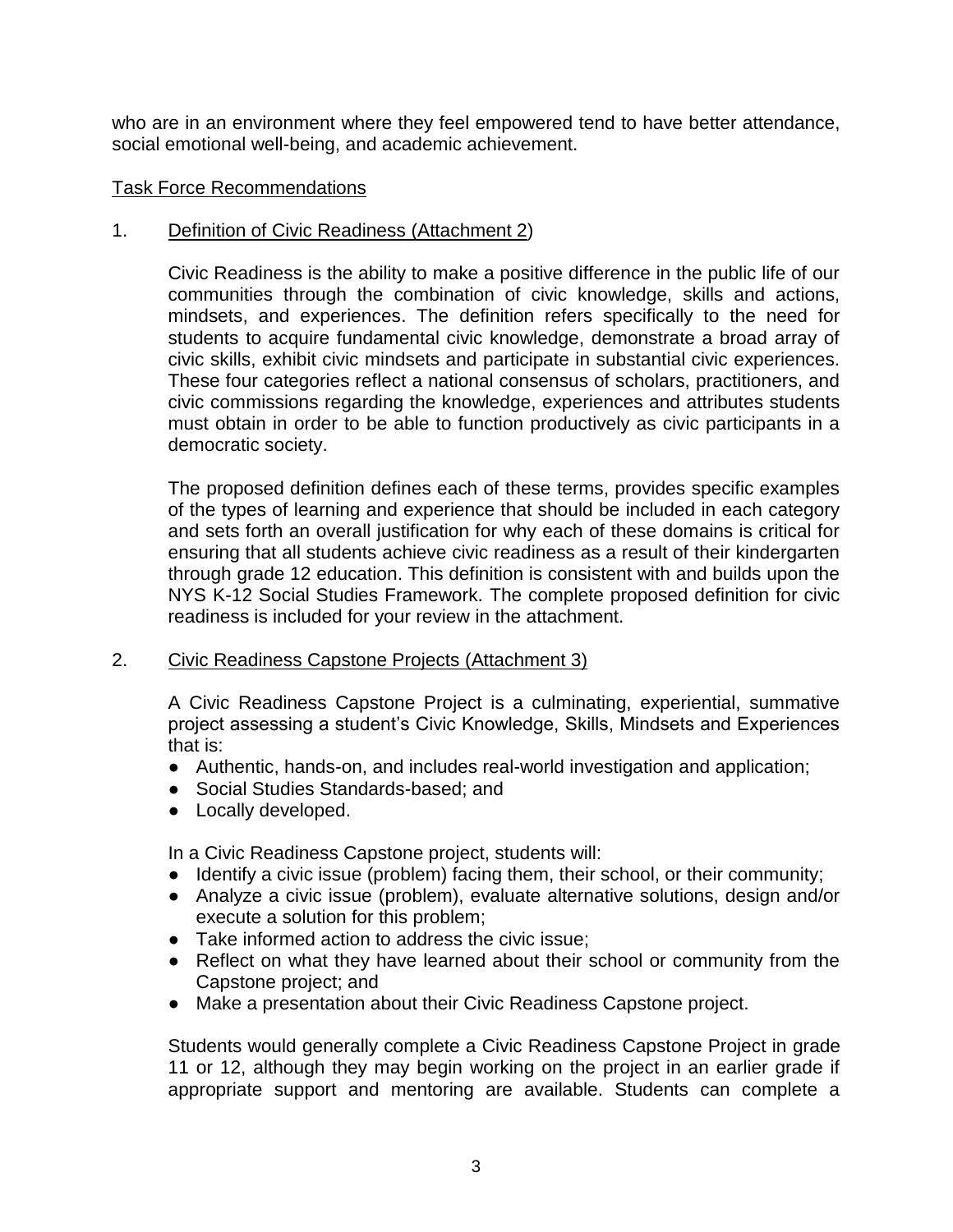Capstone Project individually or in groups as part of their required Participation in Government course or other courses or as an independent project.

Elementary and middle schools could be encouraged to develop civic-engagement projects to build skills to become active civic participants.

For example, in grade 4, students study the structure of local government and elected leaders in the community. Teachers might use this unit to explore projects to solve a local problem or issue (i.e. which elected official or agency to engage when your sidewalks aren't cleaned, or your buses aren't on time). This is one small example of how deliberate civics education can be utilized to meet the standards outlined in the Social Studies Framework.

#### 3. The Seal of Civic Readiness (Attachment 4)

The Seal of Civic Readiness, modeled on the State's existing Seal of Biliteracy, is a formal recognition that a student has attained a high level of proficiency in terms of civic knowledge, civic skills, civic mindsets, and civic experiences. The Seal of Civic Readiness distinction on a high school transcript and diploma:

- Shows the student's understanding of and commitment to participatory government, civic responsibility, and civic values;
- Demonstrates to universities, colleges, and future employers that the student has completed an action project in civics or social justice; and
- Recognizes the value of civic engagement and scholarship.

In order to obtain the Seal of Civic Readiness, a student must earn a specified number of points in two areas. In the first category, Civic Knowledge, students may earn points through activities that demonstrate both proficiency or mastery in social studies knowledge. In the second category, Civic Participation, students may earn points through active involvement in civic-engagement and service-learning activities. The Capstone Project may contribute to these points. The criteria for earning points for the Seal are structured to ensure that students in all schools, and those who follow a variety of graduation pathways, may be eligible. Each participating school district must appoint a committee or committees to implement and assess Seal activities, subject to SED approval.

The Task Force further recommends:

- a. The Seal of Civic Readiness may be counted as a 4+1 Humanities Pathway.
- b. Students may begin earning points for the Seal of Civic Readiness in middle school.
- c. Similar to the Seal of Biliteracy, the Seal of Civic Readiness would earn a school two points toward their CCCR Index. A student who graduates with a Regents Diploma earns the school one point on the CCCR Index scale. The Task Force recommends every student who earns a Seal of Civic Readiness would contribute two points to their school's CCCR Index, which is the maximum allowable. This provides an incentive for districts to offer the Seal of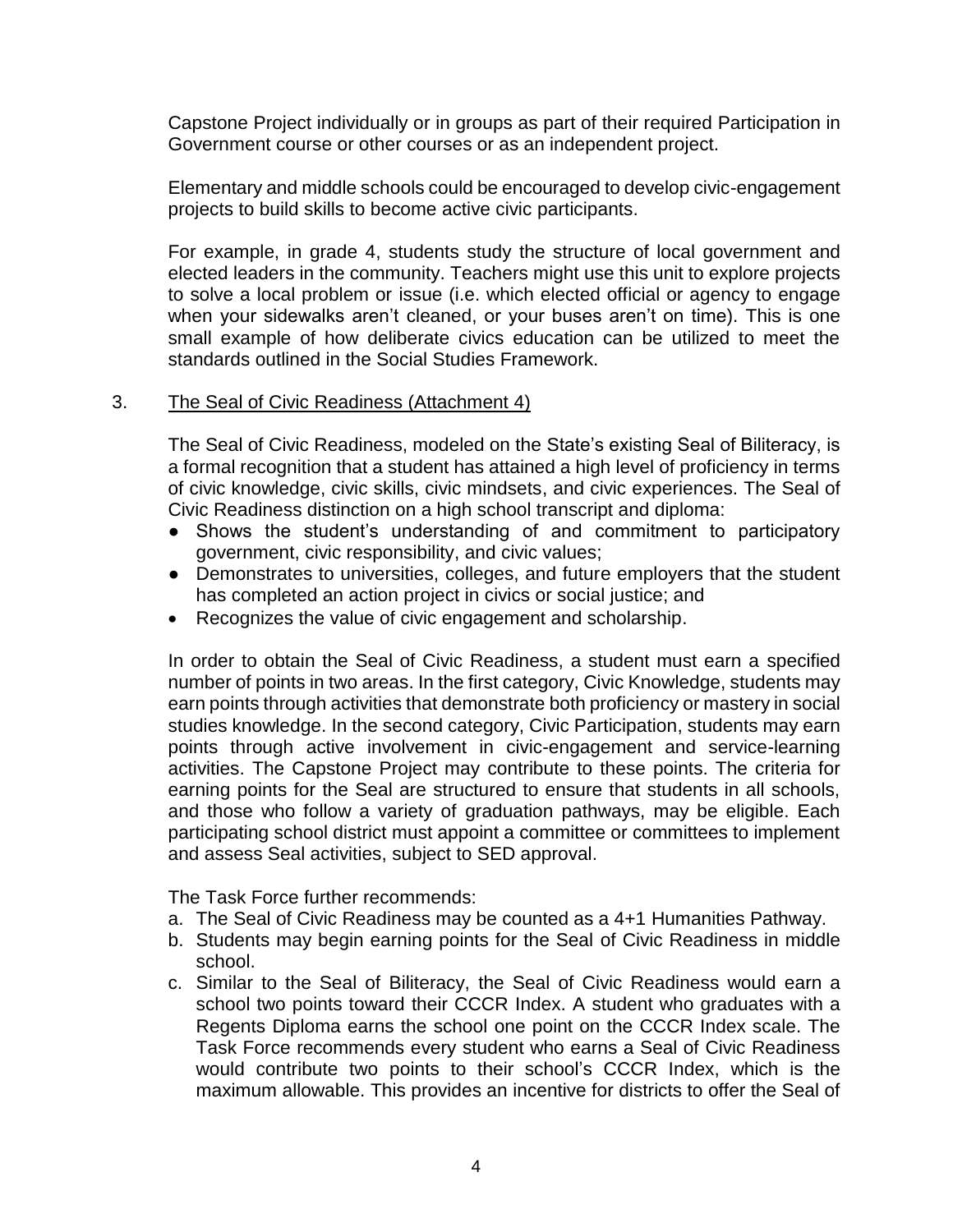Civic Readiness by recognizing Civic Readiness as an academic indicator of school quality or student success.

#### Potential Future Actions:

#### 1. Civic Readiness Survey

The Department will work with stakeholders to create a Civic Readiness Survey aimed at providing continued resources and support for the Civic Readiness initiative throughout the State.

#### 2. Schools of Civic Readiness Recognition Program

The Department will explore establishing a program to recognize schools that have embraced the definition of Civic Readiness and have implemented effective programs that will allow all students to acquire and demonstrate the knowledge, skills, and dispositions that are needed to fulfill the rights and responsibilities within their school, community, New York State, the United States and the world.

Possible Criteria for this recognition:

- Engage students in culturally relevant experiences as active participants in a pluralistic society.
- Have a significant percentage of their students earn the NYS Seal of Civic Readiness.
- Provide opportunities for authentic and robust student involvement in school governance.

#### 3. Certificates of Recognition

The Department would work with the field to create criteria for elementary and middle-level students who successfully complete civic engagement projects.

#### Next Steps

- 1. Release the drafts of the following for public comments:
	- a. Civic Readiness Definition
	- b. Seal of Civic Readiness
	- c. Capstone Project
- 2. Return to the Board of Regents in spring 2020 with recommendations for approval.
- 3. In collaboration with stakeholders, create guidance documents and resources to support the field with the new Civics initiatives.
- 4. Contingent upon stakeholder input and Board of Regents review and approval of the above recommendations, the Department could begin a pilot program of the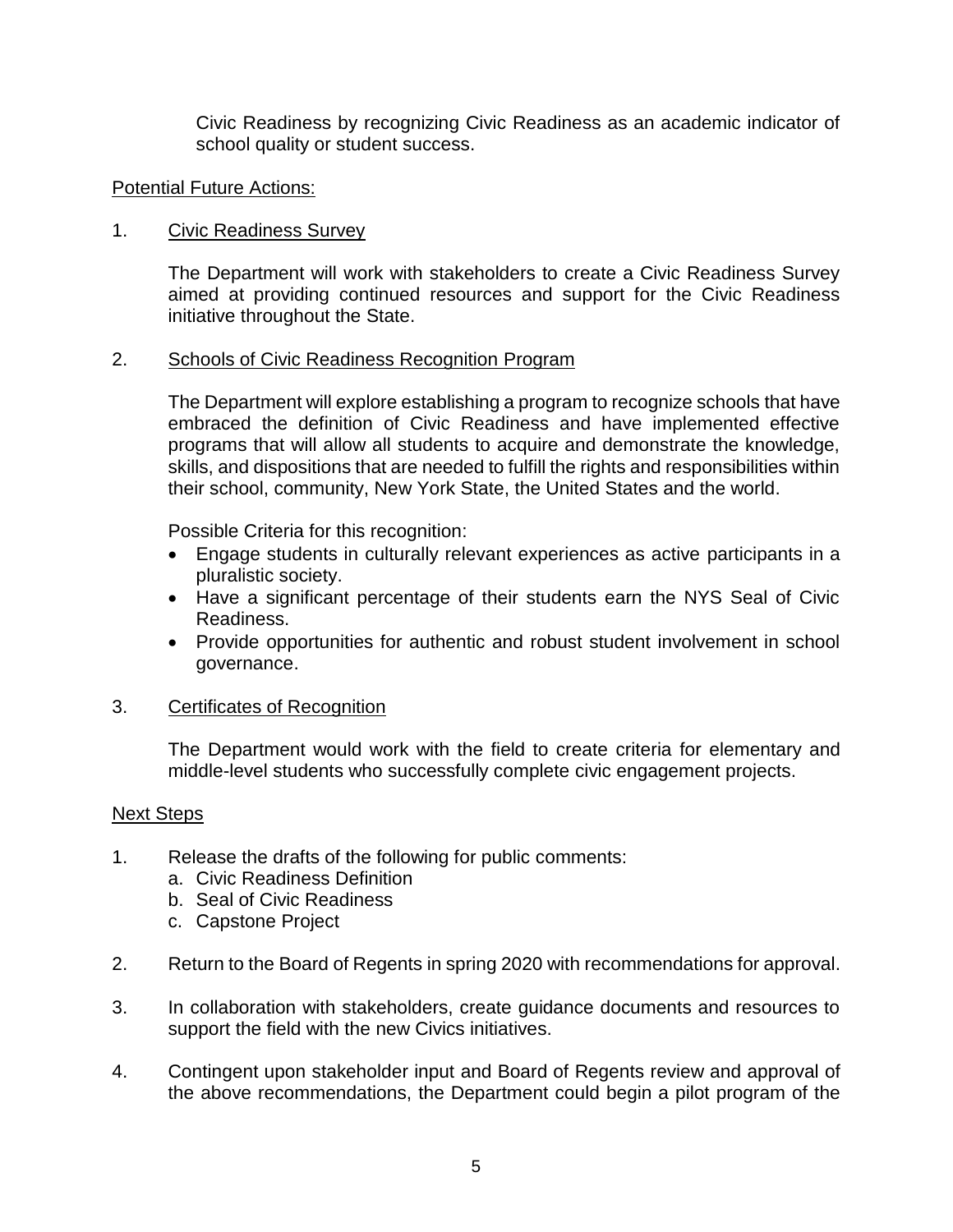Civic Readiness Capstone and Seal of Civic Readiness in the 2020-2021 school year, with the goal of statewide introduction of the Seal of Civic Readiness program to begin 2021-22.

5. Provide informational sessions/conferences to help promote the Seal of Civic Readiness and assist districts in establishing a Seal of Civic Readiness program in their schools.

#### **Recommendation**:

Direct staff to seek stakeholder input on the above three recommendations and begin working on next steps and future actions.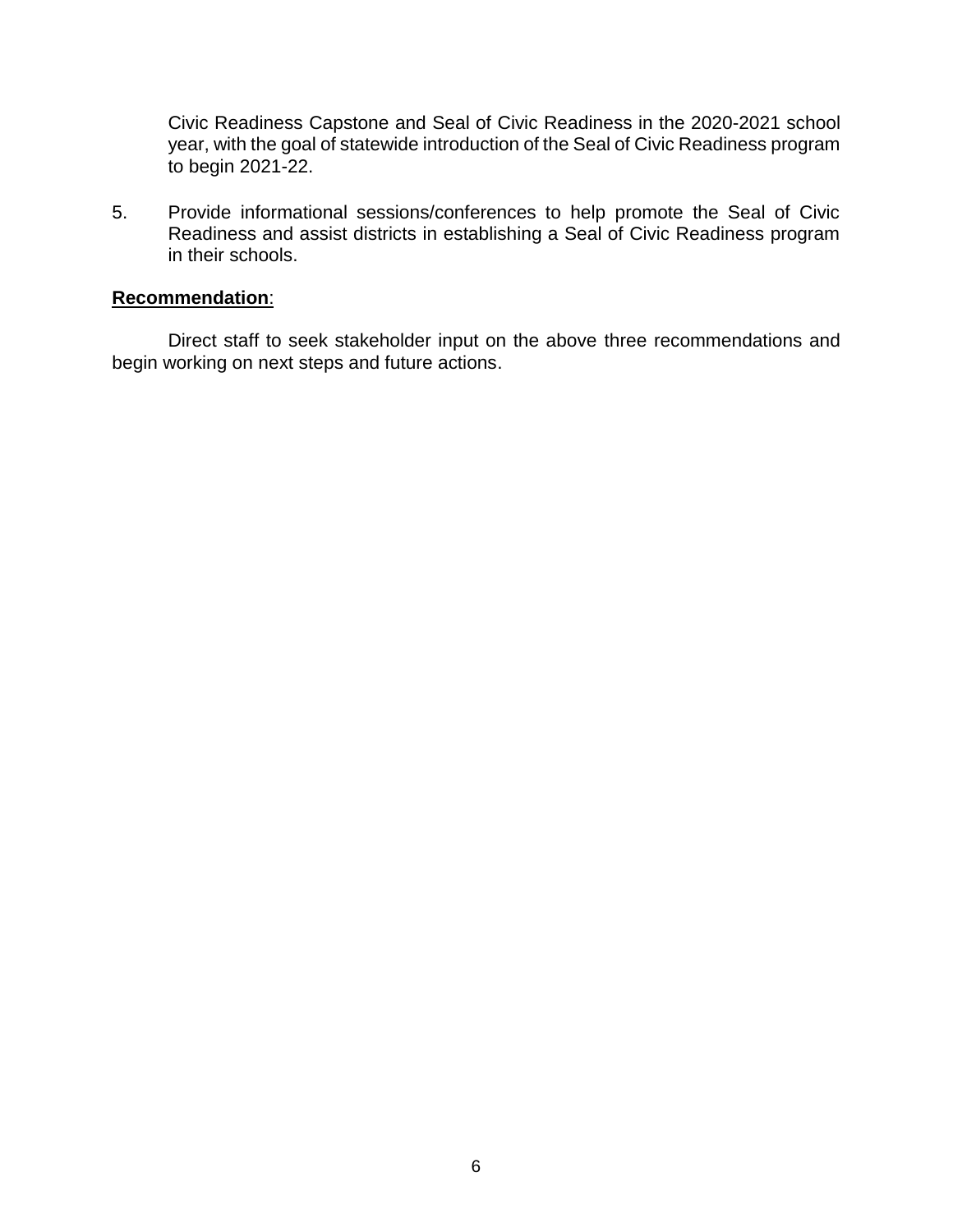## Task Force Members **Attachment 1**

| <b>Name</b>                | <b>Title</b>                                                                      |  |
|----------------------------|-----------------------------------------------------------------------------------|--|
| Michael Rebell             | Chairman, Executive Director, Center for Educational Equity,                      |  |
|                            | Teacher College, Columbia University                                              |  |
| <b>Allison Armour-Garb</b> | Chief of Staff, Office of Education Policy                                        |  |
| Dawn Bartz                 | Social Studies, Science & Instructional                                           |  |
|                            | Technology, Yonkers Public Schools                                                |  |
| <b>Brian Carlin</b>        | NYC DOE Social Studies Administrator                                              |  |
| Michael Coppotelli         | Associate Superintendent Public Policy and Student Services,<br>Archdiocese of NY |  |
| Cheryl Couser              | Deputy Director of Public Information, Board of Elections                         |  |
| <b>Barry Derfel</b>        | Assistant Superintendent for TST BOCES                                            |  |
| Michael Di Mezza           | Director HFM BOCES                                                                |  |
| <b>April Francis</b>       | Staff Development Specialist, PNW BOCES                                           |  |
| DeNora Getachew            | NYC Executive Director, Generation Citizen                                        |  |
| <b>Bill Hecht</b>          | Orange-Ulster BOCES District Superintendent                                       |  |
| Joe Karb                   | Social Studies Teacher, Springville MS                                            |  |
|                            | Coordinator of Staff Development, Curriculum,                                     |  |
| Jessica Karnes             | Differentiated Instruction & Data, K-12 Social Studies, Erie 1                    |  |
|                            | <b>BOCES</b>                                                                      |  |
| Lisa Kissinger             | President of the NYS Social Studies Supervisors Association,                      |  |
|                            | Shenendehowa Social Studies Direct                                                |  |
| Laura Ladd Bierman         | Executive Director of the NYS League of Women Voters                              |  |
| <b>Steve LaMorte</b>       | Executive Director of Social Studies for the Rochester City School                |  |
|                            | <b>District</b>                                                                   |  |
| Debra Lesser               | Director, Justice Resource Center, NYC DOE                                        |  |
| <b>Tony Lopez</b>          | Executive Director, Zone 126                                                      |  |
| Nicholas Norman            | Field Liaison, UFT                                                                |  |
| Kamorudeen Olayuken Jr.    | <b>Assistant Principal, PS 78</b>                                                 |  |
| Aruna Patel                | <b>Instructional Specialist, New Visions</b>                                      |  |
| <b>Charles Perreaud</b>    | Jury Commissioner, Monroe County                                                  |  |
| Jenna Ryall                | Civics for All Lead Facilitator, NYC DOE                                          |  |
| Joe Rogers                 | Director of Public Engagement and Government Affairs                              |  |
|                            | Center for Educational Equity                                                     |  |
|                            | Department Chairperson History, Hudson Valley Community                           |  |
| Peter Sawyer               | College                                                                           |  |
| Joe Schmidt                | Lead Instructional Specialist for Social Studies, NYC DOE                         |  |
| David Scott                | Law and Civics Educational Coordinator, Northport CSD                             |  |
| <b>Chris Sperry</b>        | Director of Curriculum for Project LookSharp                                      |  |
| Ellen Sullivan             | Assistant in Educational Services, NYSUT                                          |  |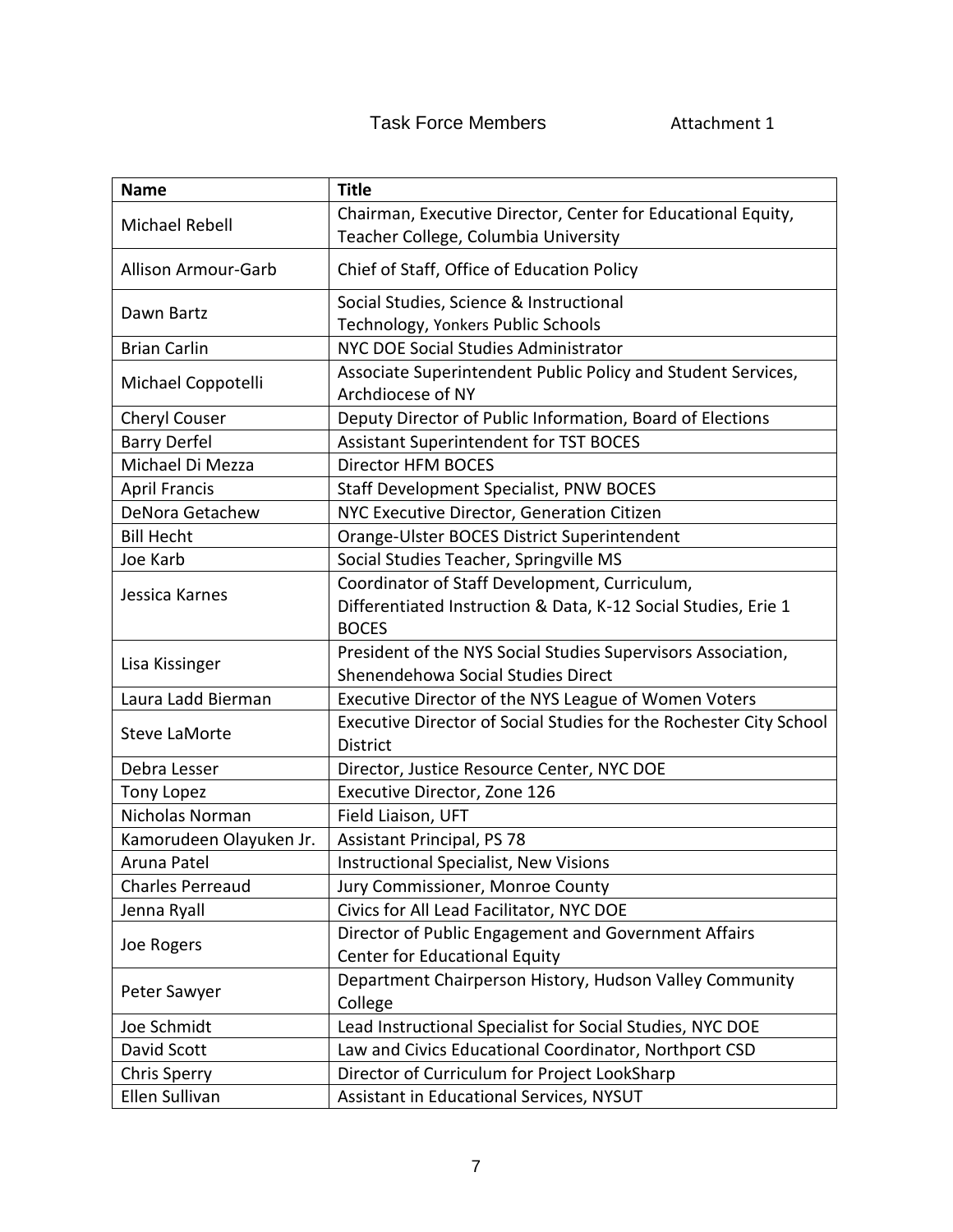| Tara Thibault    | School Media Library Representative, Roundout Valley HS |
|------------------|---------------------------------------------------------|
| Christine Zapata | Social Studies Instructional Lead, NYC DOE              |

#### **SED Program Staff**

Christine Radez, Associate in Instructional Services Social Studies – Lead Facilitator Lisa Pingelski, Associate in Instructional Services Social Studies Erik Sweet, Supervisor of Educational Programs, Office of Curriculum and Instruction

Marybeth Casey, Director, Curriculum Services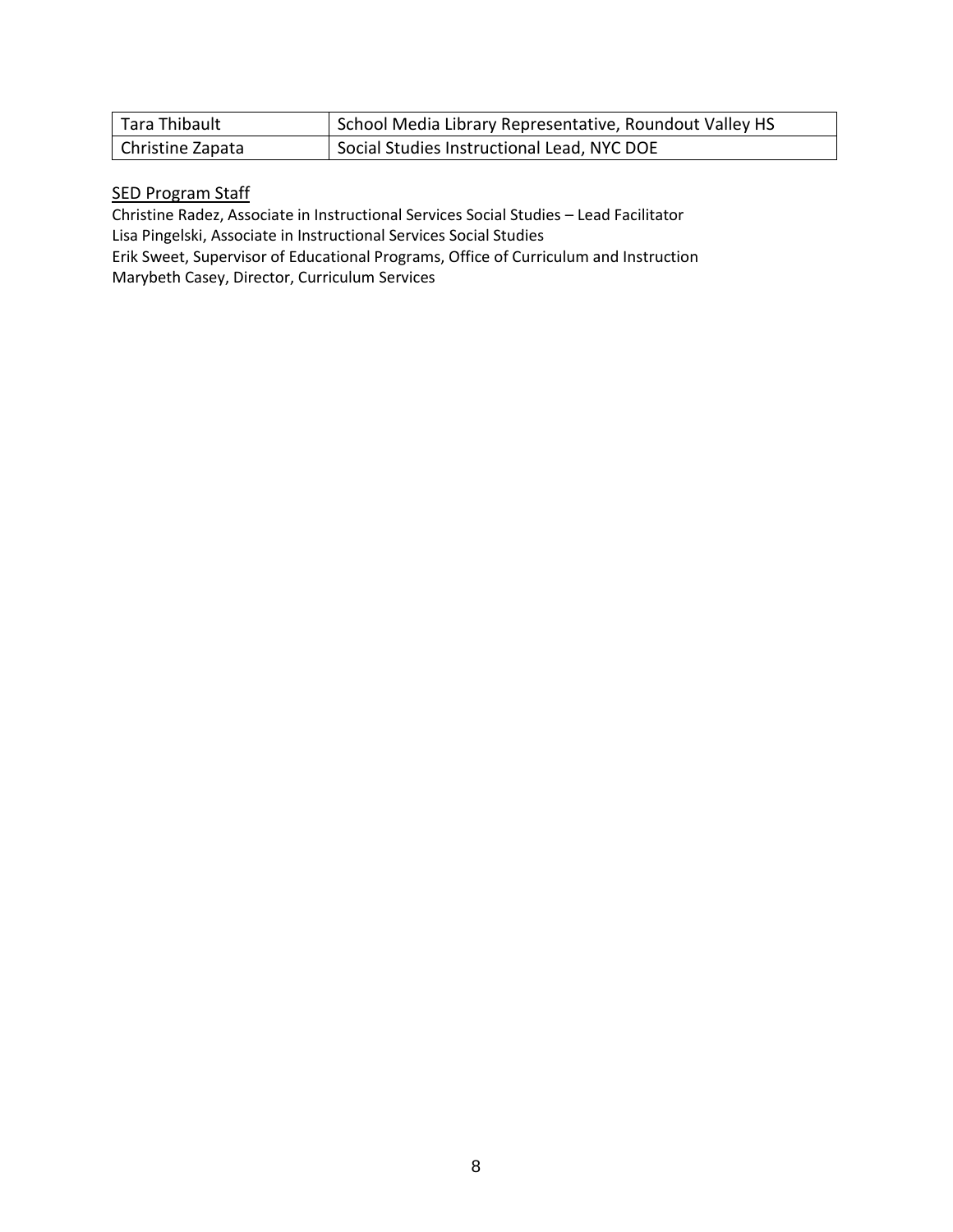## **Civic Readiness for All Students**

#### **Definition:**

 **Civic readiness is the ability to make a positive difference in the public life of our communities through the combination of civic knowledge, skills and actions, mindsets, and experiences.** 

### **Background:**

Civic Ready students use civic knowledge, skills and mindsets to make decisions and take actions for themselves, their communities, and public good as members of a culturally diverse, democratic society. Schools, therefore, must provide students meaningful opportunities to develop specific civic knowledge, skills, and mindsets—and to participate in authentic actions and experiences—that are necessary for them to function as productive civic participants within their schools, communities, states, our country and the world.

The New York State Education Department is committed to empowering the civic agency of students and ensuring all students achieve civic readiness as a result of their prekindergarten -  $12<sup>th</sup>$  grade education. The Regents have also emphasized this position in their Every Student Succeeds Act (ESSA) Plan. The New York State Education Department (NYSED) understands that the results we seek for all our children can only be fully achieved by incorporating an equity and inclusion lens in every facet of our work.

Civic education strengthens the relationships between schools and students, as well as students' relationships with parents, caregivers and families, civic leaders, community partners, and among each other. The responsibility of ensuring all students are Civic Ready is a chief aim of social studies education.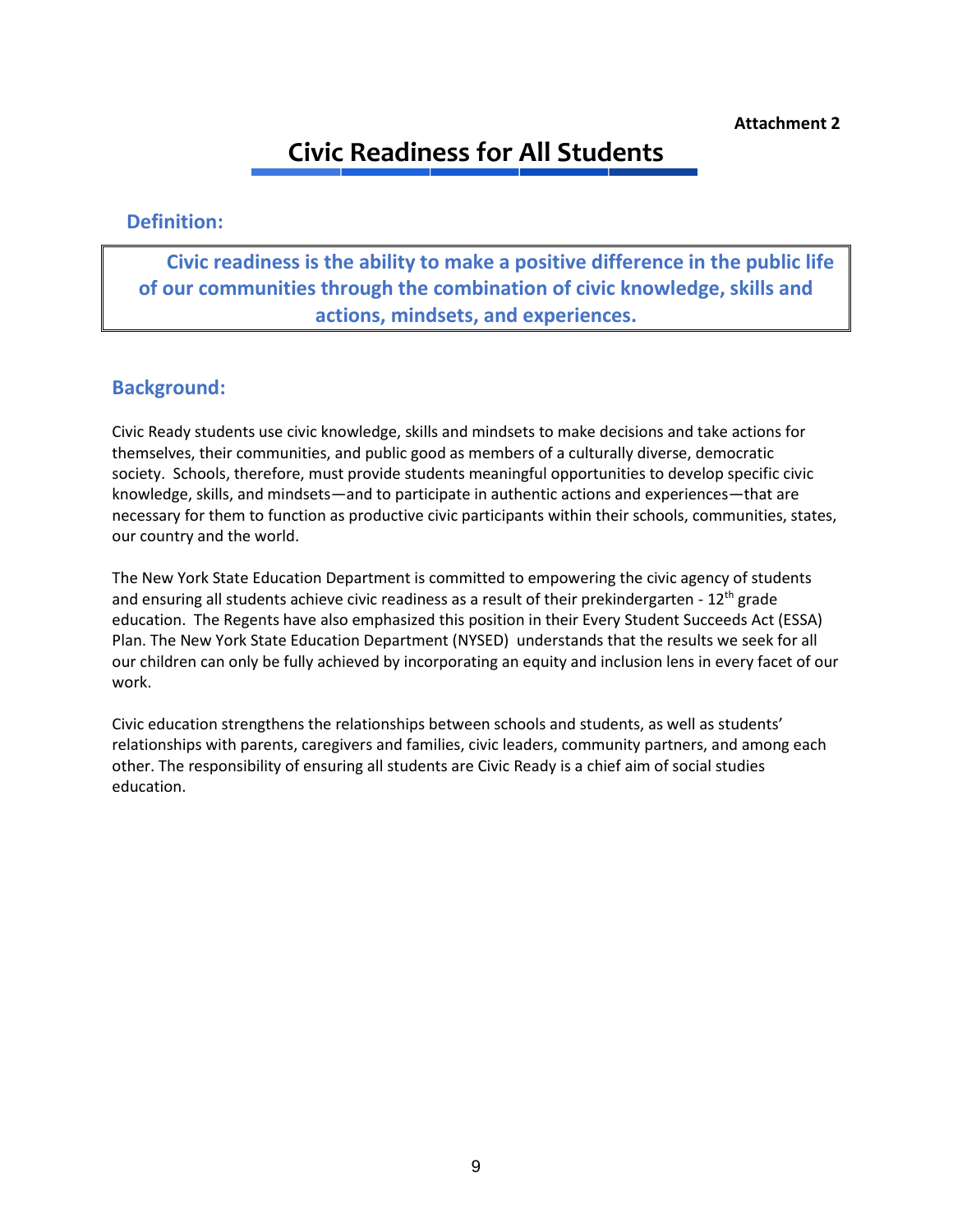## **Civic Readiness Domains:**

Civic readiness is continuously developed throughout students' prekindergarten - 12<sup>th</sup> grade education and should include:



Demonstrate a fundamental and functional knowledge of government, law, history, geography, culture, economics, and current events. These may include inequities within our democratic system at the federal, state and local level. Students should know how to apply this knowledge to different circumstances and settings.



Demonstrate the mindset of a participant in a democratic society. A civic mindset is a commitment to democratic interpersonal and intrapersonal values, virtues, attitudes, and beliefs and informed actions that promote and facilitate meaningful participation in civic life. It is an understanding of self as part of and responsible to larger social groups.



Demonstrate a broad array of critical analytic, verbal, communication, media literacy and other skills and participate in a wide variety of actions. Students should practice such actions both inside and outside of school on a regular basis.



Participate in developmentally appropriate civic experiences. Civic readiness should be developed in a variety of settings and ways inside and outside of the classroom, across content areas, and for multiple purposes. Civic Readiness should be promoted by engaging students in relevant experiences that include students as active participants.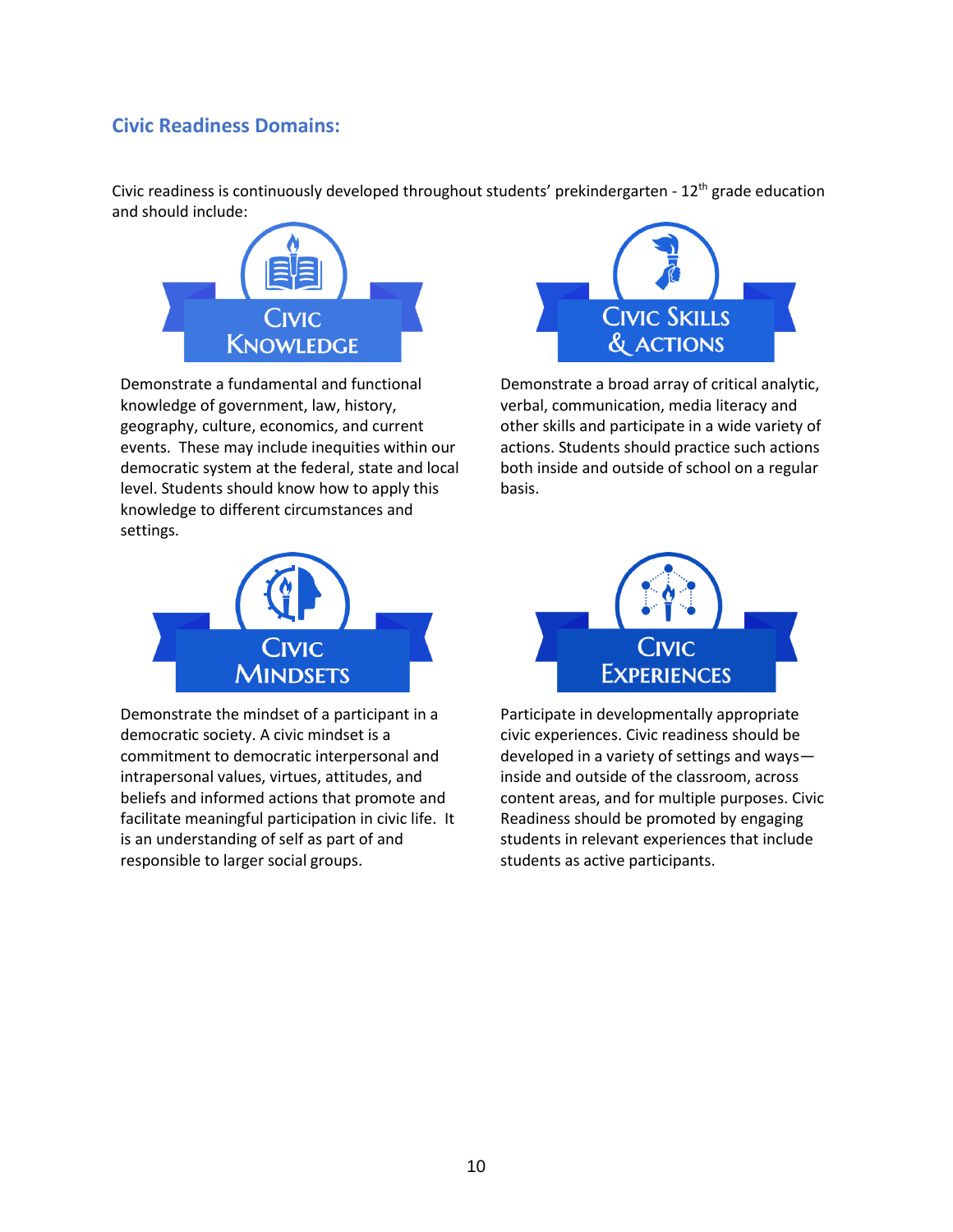## **Domain Examples:**

## **Civic Knowledge**

Fundamental civic knowledge in grade level appropriate forms includes:

- The structure and functioning of government, law, and democracy at the federal, state, local, and school levels, and how to participate therein;
- Civil and educational rights and responsibilities guaranteed by the U.S. Constitution, the Constitution of the State of New York, and federal, state and local statutes and regulations;
- History, geography, economics, and current events within our country and in our global society;
- The impact of individual and collective histories in shaping contemporary issues;
- View and analyze history and current issues from multiple perspectives
- The importance of civic rights and responsibilities, such as voting, volunteering, serving on a jury, and the importance of ensuring a free press;

## **Civic Skills & Actions**

Critical intellectual and participatory civic skills students should develop and actions they should take in grade-level appropriate forms include the ability to:

- Demonstrate respect for the rights of others in discussions and classroom debates, and how to respectfully disagree with other viewpoints and provide evidence for a counterargument;
- Participate in activities that focus on a classroom, school, community, state or national issue or problem;
- Identify, describe and contrast the roles of the individual in opportunities for social and political participation in different societies;
- Work to influence those in positions of power to achieve extensions of freedom, social justice, and human rights;
- Fulfill social and political responsibilities associated with participation in a democratic society and the interdependent global community by developing awareness of and/or engaging in the political process;
- Analyze and evaluate news (news literacy), media, social media and other sources of information for accuracy, bias, reliability, and credibility.
- Engagement in working toward the public good

## **Civic Mindsets**

Key civic mindsets students should develop in grade-level appropriate ways include:

- Valuing equity, inclusivity, diversity, and fairness;
- Recognizing the need to plan for both current needs and the good of future generations;
- Empathy, compassion, and respect for the views of people with other opinions and perspectives;
- Committing to balancing the common good with individual liberties;
- Demonstrating a sense of self as an active participant in society, willing to contribute to solving local and/or national problems;
- Respecting fundamental democratic principles, such as freedom of speech, freedom of the press and the rule of law.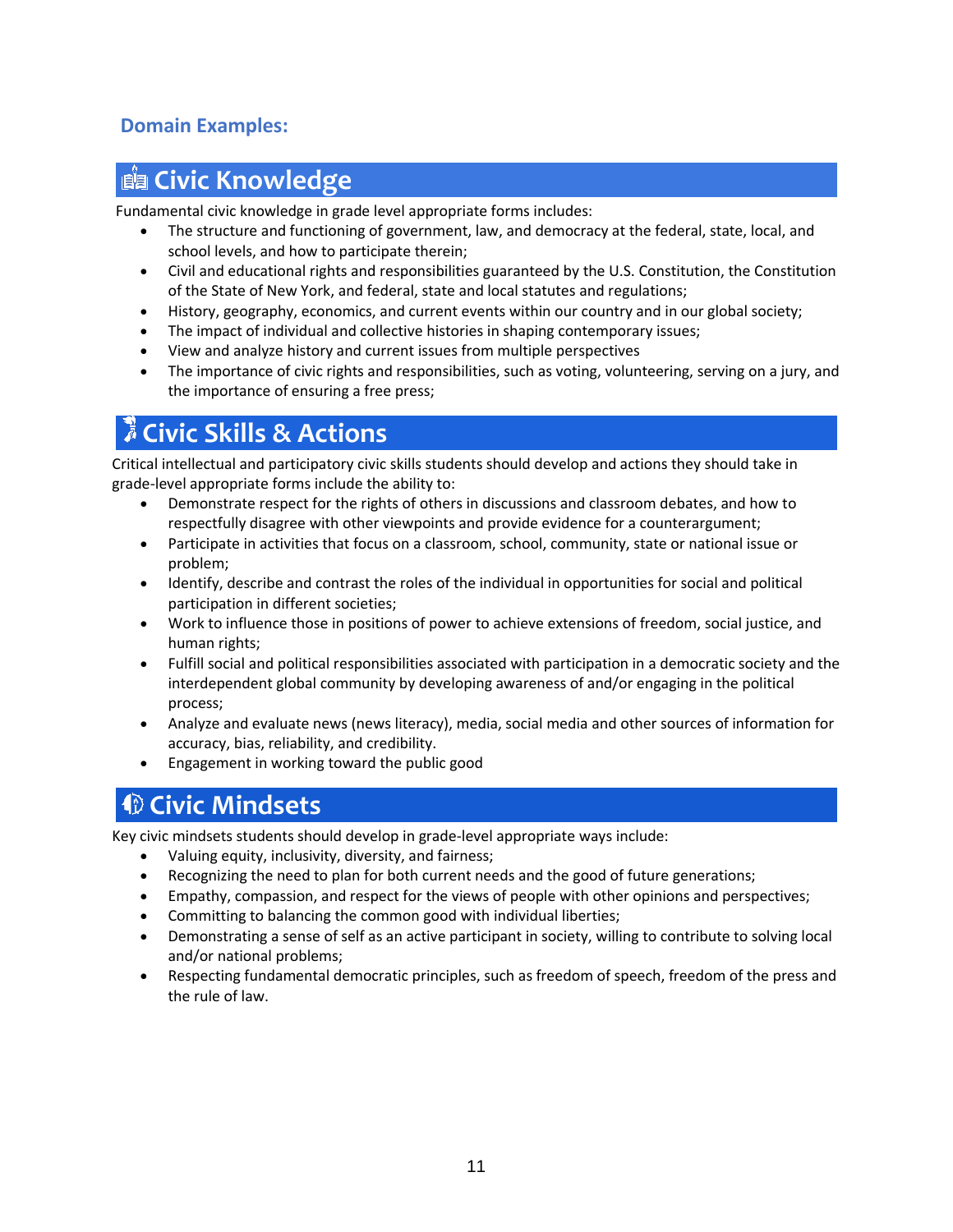# **Ki Civic Experiences**

Examples of civic experiences in which students should be able to participate in grade-level appropriate ways include:

- Completing a civic readiness capstone or, civic engagement project;
- Engaging in service-learning;
- Engaging in civil discourse around controversial issues;
- Engaging with news and digital tools, such as social media, responsibly;
- Participating in civic-centered co-curricular and extracurricular activities such as Model UN, Student Government, Debate Club, Moot Court, Student Journalism or Mock Trial;
- Participating in school governance;
- Voting, volunteering and participating in community organizations and governmental systems, such as community boards, youth advisory councils, etc., to promote continuous improvement;
- Engaging with local officials and government institutions through activities such as providing public comment before a government agency, or meeting with public and elected officials.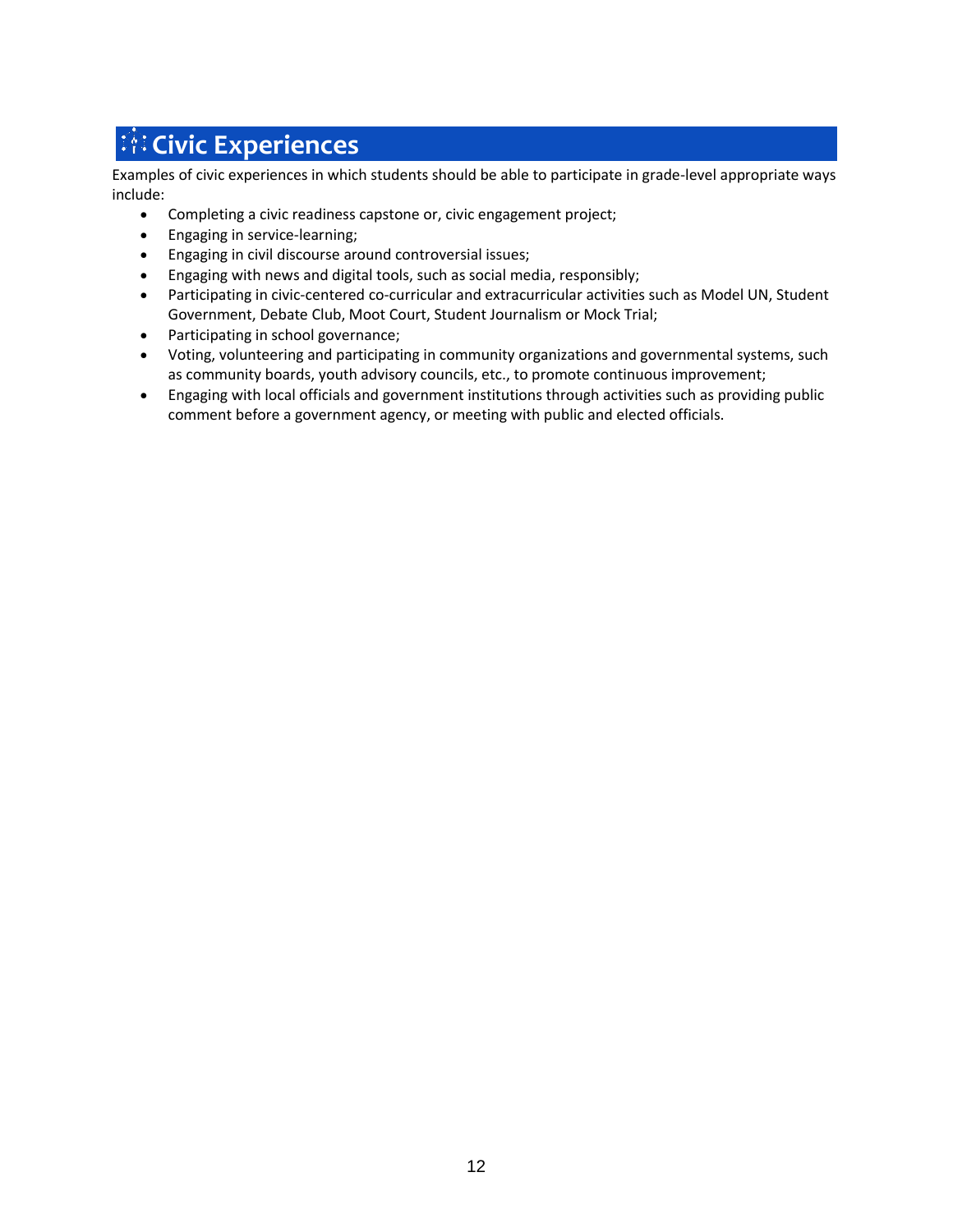#### **Attachment 3**

### **Essential Elements of New York Civic Readiness Capstone Projects**

Participation in government and in our communities is fundamental to the success of American democracy<sup>1</sup>. Students choose to complete the Civic Readiness Capstone project to demonstrate their readiness to make a positive difference in the public life of their communities through the applied combination of civic knowledge, skills and actions, mindset, and experiences. Through this project, students will apply knowledge and skills they have learned through their P-12 Social Studies education, as well as other subject areas.

In this Civic Readiness Capstone project, students will:

- Identify a civic issue (problem) facing them, their school, or their community.
- Analyze a civic issue (problem), evaluate alternative solutions, design and/or execute a solution for this problem.
- Take informed action to address the civic issue.
- Reflect on what they have learned about their school or community from the Capstone project.
- Make a presentation about their Civic Readiness Capstone project .

l

<sup>&</sup>lt;sup>1</sup> Grade 12: Participation in Government and Civics, NYSED Social Studies Practices, 2014, page 45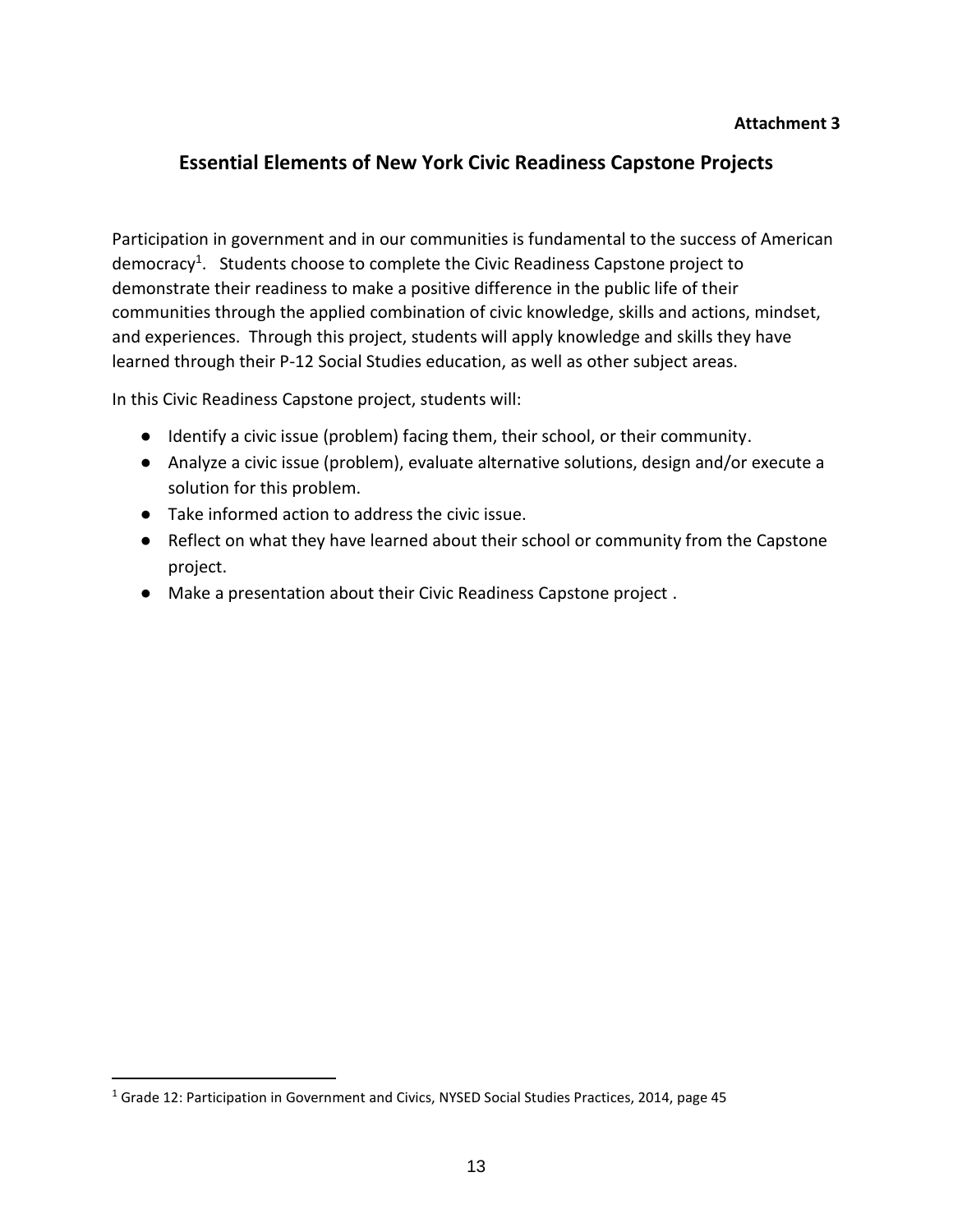**High School Capstone Projects in Civics include these essential elements based on the Definition of Civic Readiness:** 

| <b>Essential Elements</b> | <b>B</b> Civic Knowledge                                                                                                                                                                                                                                                                                                                                                                                                                                             | <b>A</b> Civic Skills                                                                                                                                                                                                                                                                                                                                                                                     | <b><i>Civic Mindset</i></b>                                                                                                                            |
|---------------------------|----------------------------------------------------------------------------------------------------------------------------------------------------------------------------------------------------------------------------------------------------------------------------------------------------------------------------------------------------------------------------------------------------------------------------------------------------------------------|-----------------------------------------------------------------------------------------------------------------------------------------------------------------------------------------------------------------------------------------------------------------------------------------------------------------------------------------------------------------------------------------------------------|--------------------------------------------------------------------------------------------------------------------------------------------------------|
| Examine<br>Community      | Demonstrate an understanding of the<br>structure and function of government and<br>democracy at the appropriate level, and<br>how to participate therein.<br>Identify, describe, and evaluate the<br>$\bullet$<br>relationships between people, places,<br>regions, and environments by using<br>geographic tools to place them in a spatial<br>context.<br>For example, students can conduct<br>$\circ$<br>community walks/drives and asset map<br>their community. | Define and frame questions about events<br>$\bullet$<br>and the world in which we live, form<br>hypotheses as potential answers to these<br>questions, use evidence to answer these<br>questions, and consider and analyze<br>counter-hypotheses.                                                                                                                                                         | Identify opportunities for and the role of<br>the individual in social and political<br>participation in the school, local, and/or<br>state community. |
| <b>Identify Issues</b>    | Integrate alternate, divergent, or<br>$\bullet$<br>contradictory perspectives or ideas.<br>Describe the impact of individual and<br>$\bullet$<br>collective histories in shaping<br>contemporary issues.                                                                                                                                                                                                                                                             | Analyze a civic issue (problem) in the<br>community<br>For example, include data to describe<br>$\circ$<br>the number of people affected by the<br>issue, the age/gender/socio-economic<br>status of the people affected by the<br>issue, the geographic impact of the<br>issue, the environmental impact of the<br>issue, etc.<br>Integrate evidence from multiple<br>disciplines into Capstone Project. | Reflect on how different cultures have<br>values, norms and beliefs that shape how<br>they understand their communities and<br>the problems they face. |
| <b>Conduct Research</b>   | Describe how the issue affects the daily<br>$\bullet$<br>lives and shapes the perspectives of<br>similar and different stakeholder groups.<br>For example, conducting interviews<br>$\circ$<br>and administering surveys will help<br>students understand the issue from<br>different perspectives, including<br>diverse cultural groups.                                                                                                                            | Analyze and evaluate news, media, social<br>media and other sources of information<br>for accuracy, bias, reliability, and<br>credibility.                                                                                                                                                                                                                                                                |                                                                                                                                                        |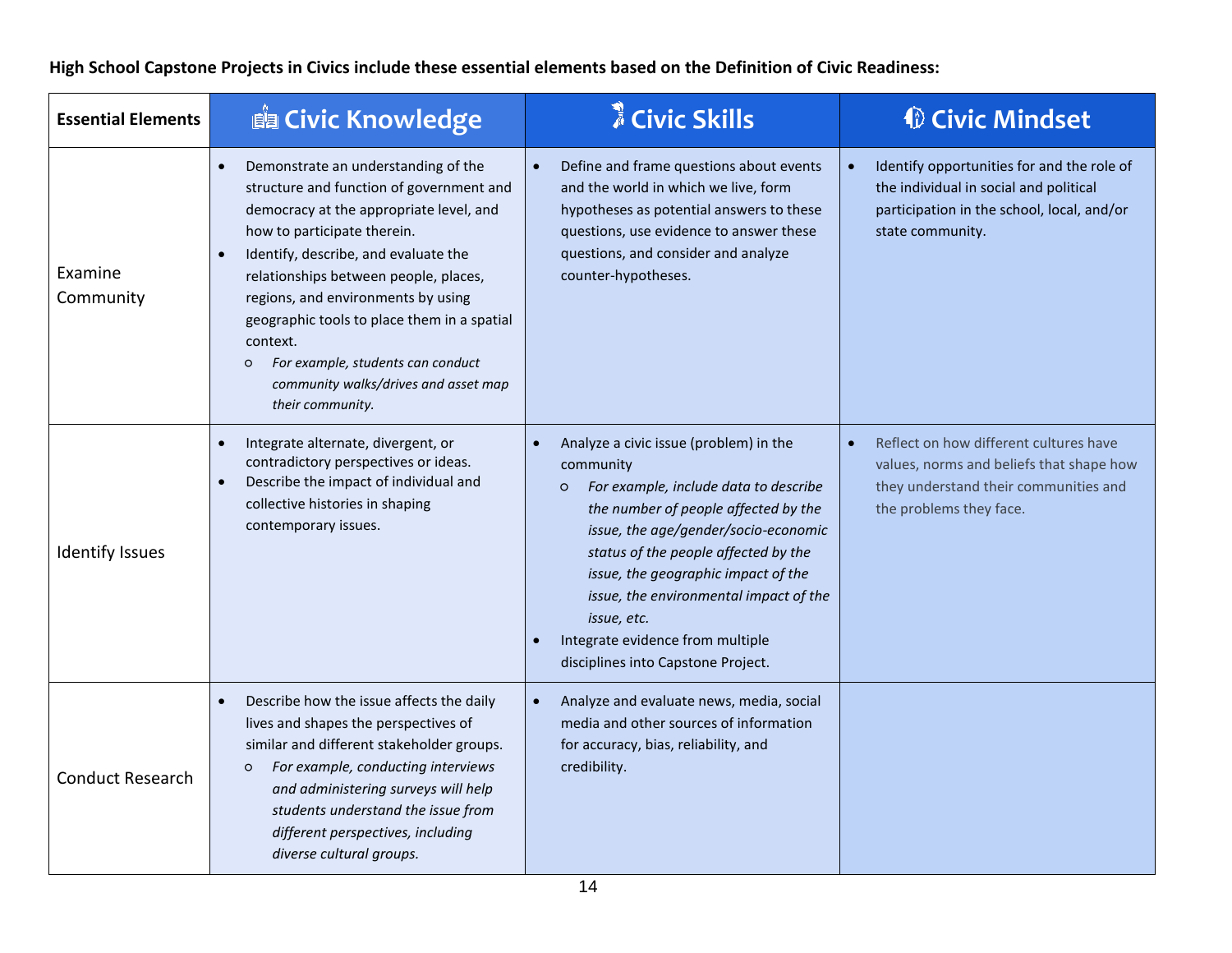| Analysis                            | Analyze a civic issue (problem) in the<br>community, describe past attempts to<br>address the issue, generate and evaluate<br>alternative solutions to a civic problem. | Weigh appropriate evidence from multiple<br>disciplines to support claims, which may<br>include political science, history, natural<br>sciences, economics, geography, and sociology.                                                                                                                                                                                                                                           | Reflect on how personal attitudes and<br>$\bullet$<br>beliefs are different and the same<br>from those of other cultures and<br>communities.<br>Integrate what can be learned<br>$\bullet$<br>through engagement with diversity<br>into the Capstone Project. |
|-------------------------------------|-------------------------------------------------------------------------------------------------------------------------------------------------------------------------|---------------------------------------------------------------------------------------------------------------------------------------------------------------------------------------------------------------------------------------------------------------------------------------------------------------------------------------------------------------------------------------------------------------------------------|---------------------------------------------------------------------------------------------------------------------------------------------------------------------------------------------------------------------------------------------------------------|
| Develop Strategies<br>and Solutions | Design and/or execute a solution for this<br>problem.                                                                                                                   | Evaluate the feasibility of proposed actions to<br>address the community or civic issue.<br>For example, determine an appropriate<br>$\circ$<br>course of action; deconstruct and construct<br>plausible and persuasive arguments using<br>evidence.                                                                                                                                                                            | Analyze factors that influenced the<br>perspectives of stakeholders involved<br>in the civic issue central to the<br>Capstone Project.<br>Integrate alternate, divergent, or<br>$\bullet$<br>contradictory perspectives or ideas.                             |
| Take Informed<br>Action             |                                                                                                                                                                         | Design and implement a Capstone Project that<br>engages the school and/or out-of-school<br>community.<br>For example, determine an appropriate<br>$\circ$<br>course of action; work to influence those in<br>positions of power to strive for extensions<br>of freedom, social justice, and human<br>rights; develop an awareness of and/or<br>engage in the political process.                                                 |                                                                                                                                                                                                                                                               |
| Communicate                         |                                                                                                                                                                         | Communicate in a civic context, showing the<br>ability to express ideas, discuss, persuade,<br>debate, negotiate, build consensus and<br>compromise to organize and conduct civic<br>action.<br>Strategically use different forms of<br>communication to persuade/advocate and<br>express ideas.<br>Demonstrate respect for the rights of others in<br>discussions and debates; respectfully disagree<br>with other viewpoints. |                                                                                                                                                                                                                                                               |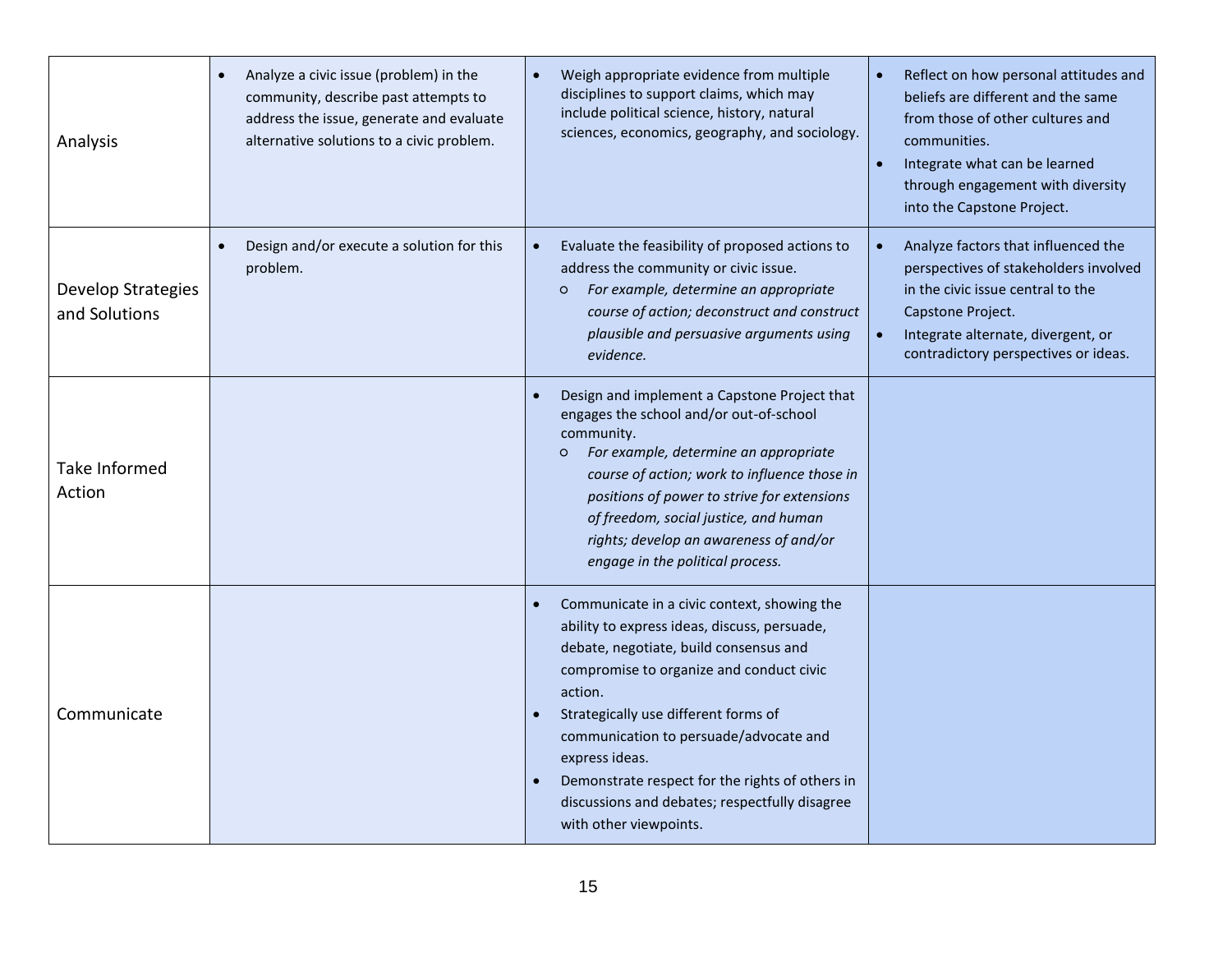| Analyze Capstone Project experience,<br>reflecting on the process that was<br>implemented, challenges faced,<br>project limitations, successes, future<br>Reflection<br>civic actions and transferable skills.<br>Demonstrate and reflect on a sense of<br>self as an active participant in society,<br>willing to contribute to solving local<br>and/or national problems. |
|-----------------------------------------------------------------------------------------------------------------------------------------------------------------------------------------------------------------------------------------------------------------------------------------------------------------------------------------------------------------------------|
|-----------------------------------------------------------------------------------------------------------------------------------------------------------------------------------------------------------------------------------------------------------------------------------------------------------------------------------------------------------------------------|

Based on the New York State Social Studies Practices, Grades 9-12, the New York State Performance Level Descriptors for the Global History & Geography II and the U.S. History & Government Regents exam, the NYSED Definition of Civic Readiness, and the American [Association of Colleges and University VALUE Rubric for Civic Engagement.](https://drive.google.com/file/d/1lTns3NRpgYHfbLQnQM_n0VpVNZ6Zf_E_/view?usp=sharing)

#### Relevant Definitions:

- 1. Asset map: Asset Mapping is a tool that relies on a core belief of asset-based community development; namely, that good things exist in communities and that those things can be highlighted and encouraged — these are assets suited to advancing those communities. There are six categories of community assets: physical, economic, stories, local residents, local associations, local institutions. For more information, see [asset mapping.](asset%20mapping.) (https://www.vistacampus.gov/what-asset-mapping)
- 2. Communication methods include in-person/face-to-face, print, digital (i.e., social media)
- 3. Perspective(s) outlook, point of view, position on or towards an issue
- 4. Stakeholder a member of a particular status group that holds a specific self-interest in regard to a particular social problem or public policy.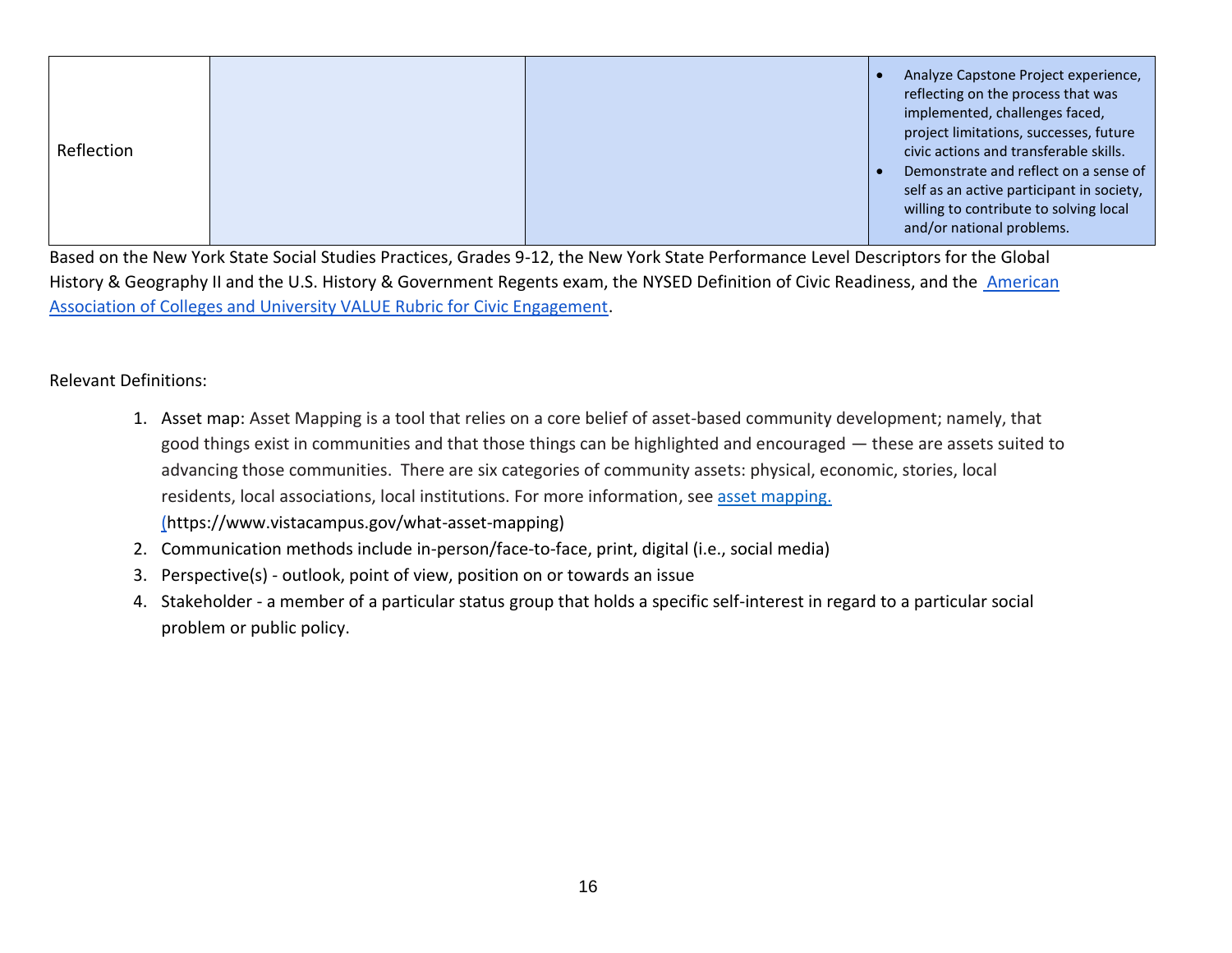**Essential Elements Calcular Extention Civic Knowledge Civic Skills Civic Mindset** Examine community • Identify situations in which social actions  $\overline{\phantom{a}}$ are required. • Participate in activities that focus on a classroom, school, community, state, or national issue or problem with the support of the classroom teacher. • Identify opportunities for and the role of the individual in social and political participation in the school, local, and/or state community. Identify Issues **Figure 1** and the support of the classroom teacher, identify a civic issue (problem) in the community. ○ *For example, define and frame questions about events and the world in which we live, and use evidence to answer these questions.* • Identify rights and responsibilities as a citizen of the community and the state. Conduct Research  $\|\cdot\|$  Describe how the issue affects the daily lives and shapes the perspectives of similar and different stakeholder groups. ○ *For example, conducting interviews and administering surveys will help students understand the issue from different perspectives, including diverse cultural groups.* • Analyze and evaluate news, media, social media and other sources of information for accuracy, bias, reliability, and credibility. Analysis **Figure 1.1 Analysis Figure 1.1 Constant 1.1 Constant 1.1 Constant 1.1 Constant 1.1 Constant 1.1 Constant 1.1 Constant 1.1 Constant 1.1 Constant 1.1 Constant 1.1 Constant 1.1 Constant 1** teacher, evaluate alternative solutions to address the community problem. Develop Strategies and Solutions • With the support of the classroom teacher, identify or develop solution(s) in the form of a public policy. ○ *For example, recognize an argument and identify evidence that supports the argument; examine arguments* 

**Middle School Capstone Projects include these Essential Elements based on the Definition of Civic Readiness:**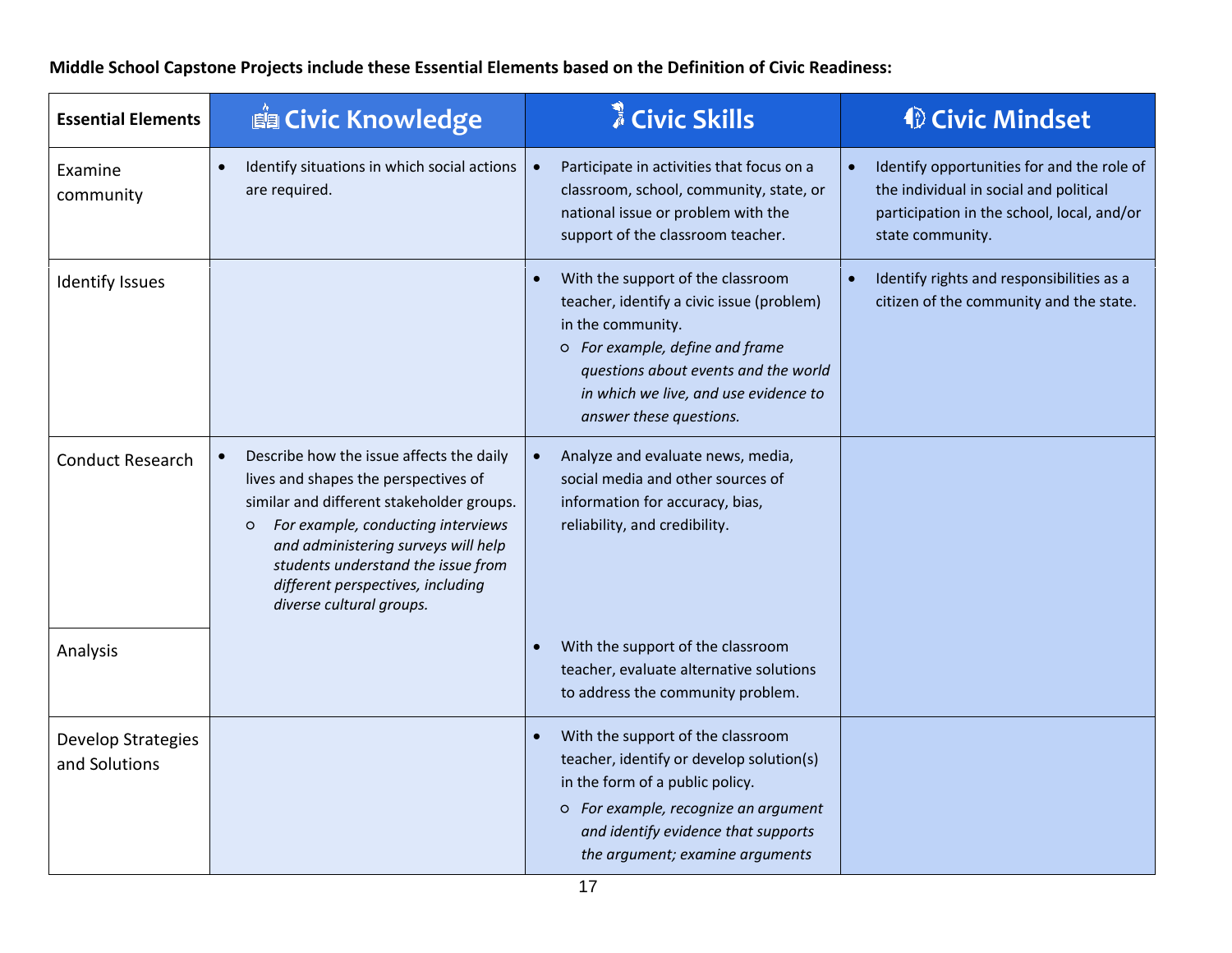|                    | that are related to a specific social<br>studies topic from multiple<br>perspectives; deconstruct arguments,<br>recognizing the perspective of the<br>argument and identifying evidence<br>used to support that perspective.<br>Communicate in a civic context, showing<br>the ability to express ideas, discuss, and<br>persuade when presenting ideas. |                                                                                                                                                                                                                                                                           |
|--------------------|----------------------------------------------------------------------------------------------------------------------------------------------------------------------------------------------------------------------------------------------------------------------------------------------------------------------------------------------------------|---------------------------------------------------------------------------------------------------------------------------------------------------------------------------------------------------------------------------------------------------------------------------|
| <b>Take Action</b> | With the support of the classroom<br>teacher,<br>Develop an awareness of and/or engage<br>in the political process.<br>Create a political action plan to enlist<br>local or state authorities to adopt their<br>proposed policy.                                                                                                                         | Demonstrate respect for the rights of<br>others in discussions and classroom<br>debates; respectfully disagree with<br>other viewpoints.<br>Work to influence those in positions of<br>power to strive for extensions of<br>freedom, social justice, and human<br>rights. |
| Communicate        | Participate in persuading, negotiating,<br>$\bullet$<br>and compromising in the resolution of<br>differences and conflict; introduce and<br>examine the elements of debate.<br>Demonstrate respect for the rights of<br>others in discussions and debates;<br>respectfully disagree with other<br>viewpoints.                                            |                                                                                                                                                                                                                                                                           |
| Reflection         |                                                                                                                                                                                                                                                                                                                                                          | Analyze the experience, reflecting on<br>$\bullet$<br>the process that was implemented,<br>challenges faced, successes, and future<br>civic actions.                                                                                                                      |

Based on the New York State Social Studies Practices, Grades K-8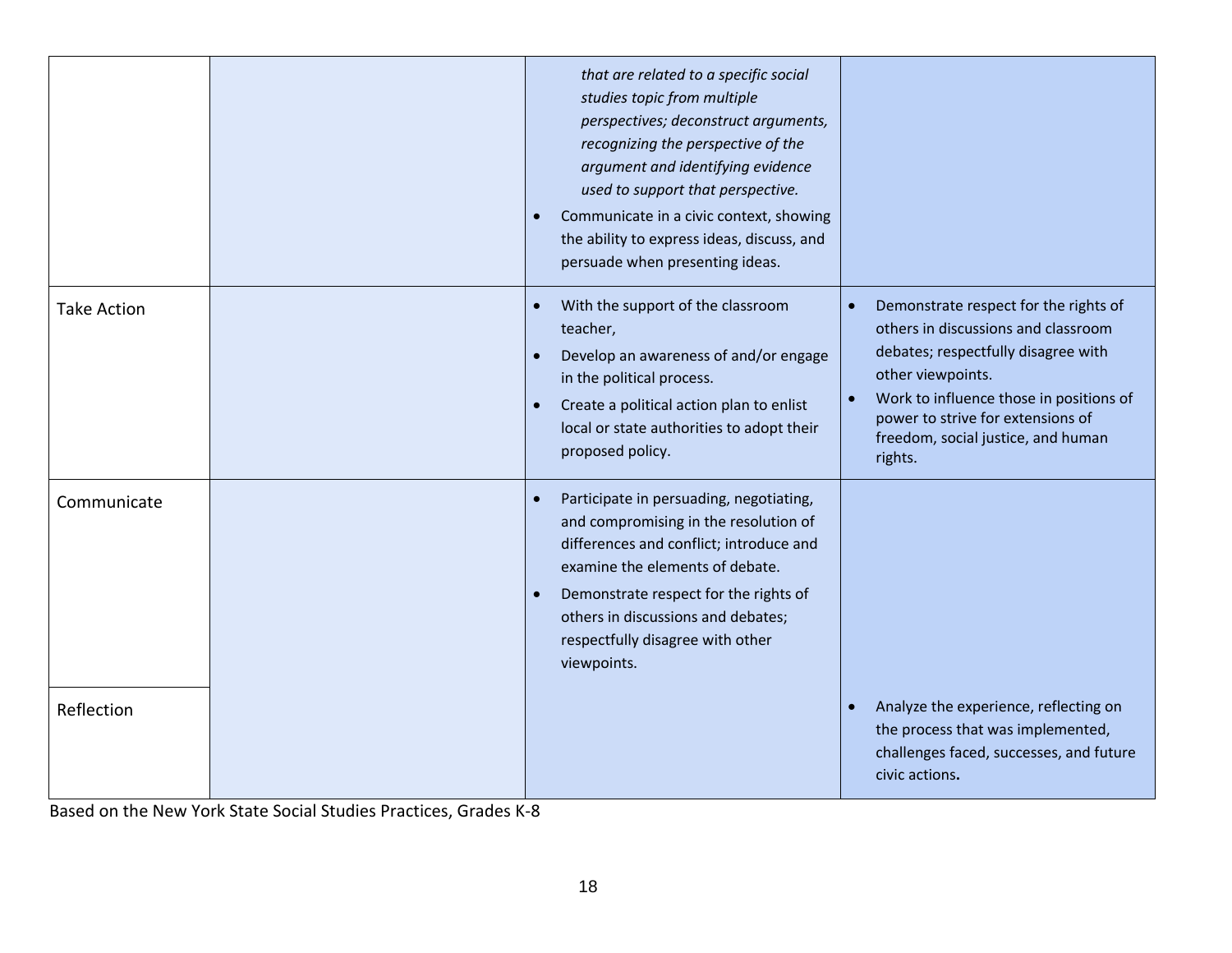## The Seal of Civic Readiness 4+1 Pathway

- 1. The Seal of Civic Readiness may be a humanities 4+1 Pathway.
- 2. The Seal of Civic Readiness may also be a stand-alone diploma seal for students who choose a different 4+1 pathway.

Students who receive the NYSED Seal of Civic Readiness must earn a total of 6 points, with at least 2 points from column #1 and 2 points from column #2.

| <b>E Civic Knowledge</b>                                                                                                                                                                                                                                                                                                                                                                                                                                                                                                                               |        | <b><i>M</i></b> Civic Participation                                                                                                                                                                                                                                                                                                                                                                  |        |
|--------------------------------------------------------------------------------------------------------------------------------------------------------------------------------------------------------------------------------------------------------------------------------------------------------------------------------------------------------------------------------------------------------------------------------------------------------------------------------------------------------------------------------------------------------|--------|------------------------------------------------------------------------------------------------------------------------------------------------------------------------------------------------------------------------------------------------------------------------------------------------------------------------------------------------------------------------------------------------------|--------|
| <b>Criteria for Demonstrating Proficiency in</b><br><b>Civic Knowledge</b>                                                                                                                                                                                                                                                                                                                                                                                                                                                                             | Pts.   | <b>Criteria for Demonstrating Civic</b><br>Participation                                                                                                                                                                                                                                                                                                                                             | Pts.   |
| 1a. Social Studies required for<br>graduation:<br>Obtain course credit in Global<br>History & Geography I<br>Obtain course credit in Global<br>$\bullet$<br>History & Geography II<br>Obtain course credit in United<br>States History & Government<br>Obtain course credit in<br>$\bullet$<br>Participation in Government &<br>Economics<br>Or the equivalent of these courses, as<br>approved by the local public school<br>superintendent or his or her designee or by<br>the chief administrative officer of a<br>registered nonpublic high school |        | 2a. Civic Skills, Actions, and Mindsets<br>Complete a culminating high<br>school civic project that<br>demonstrates civic knowledge,<br>skills, actions and mindsets, as<br>established by the local Seal of<br>Civic Readiness Committee<br>(SCRC). (The culminating project)<br>is different from the Capstone and<br>further explained in the<br>Introduction to the Seal of Civic<br>Readiness.) | $1.5*$ |
| 1b. Social Studies Regents Exams -<br><b>Mastery level</b><br>Demonstrate mastery level on the<br>$\bullet$<br>Global History & Geography<br>Regents <i>and/or</i> United States<br><b>History Regents</b>                                                                                                                                                                                                                                                                                                                                             | $1.5*$ | 2b. Civic Experiences Area I<br>Complete a service learning<br>$\bullet$<br>project that includes a minimum of<br>25 hours of demonstrated service<br>to community and submit a<br>reflective civic learning essay.                                                                                                                                                                                  | $1.0*$ |
| 1c. Social Studies Regents Exams-<br><b>Proficiency Level</b><br>Receive a passing score on the<br>$\bullet$<br>Global History & Geography<br>Regents <i>and/or</i> United States<br>History Regents (apply safety net<br><i>if eligible</i> )                                                                                                                                                                                                                                                                                                         | $1.0*$ | 2c. Civic Experiences Area II<br>Demonstrate <i>mastery</i> in an<br>$\bullet$<br>elective course that promotes civic<br>engagement (as defined by SCR<br>committee) and submit a written<br>application of knowledge essay.                                                                                                                                                                         | $0.5*$ |